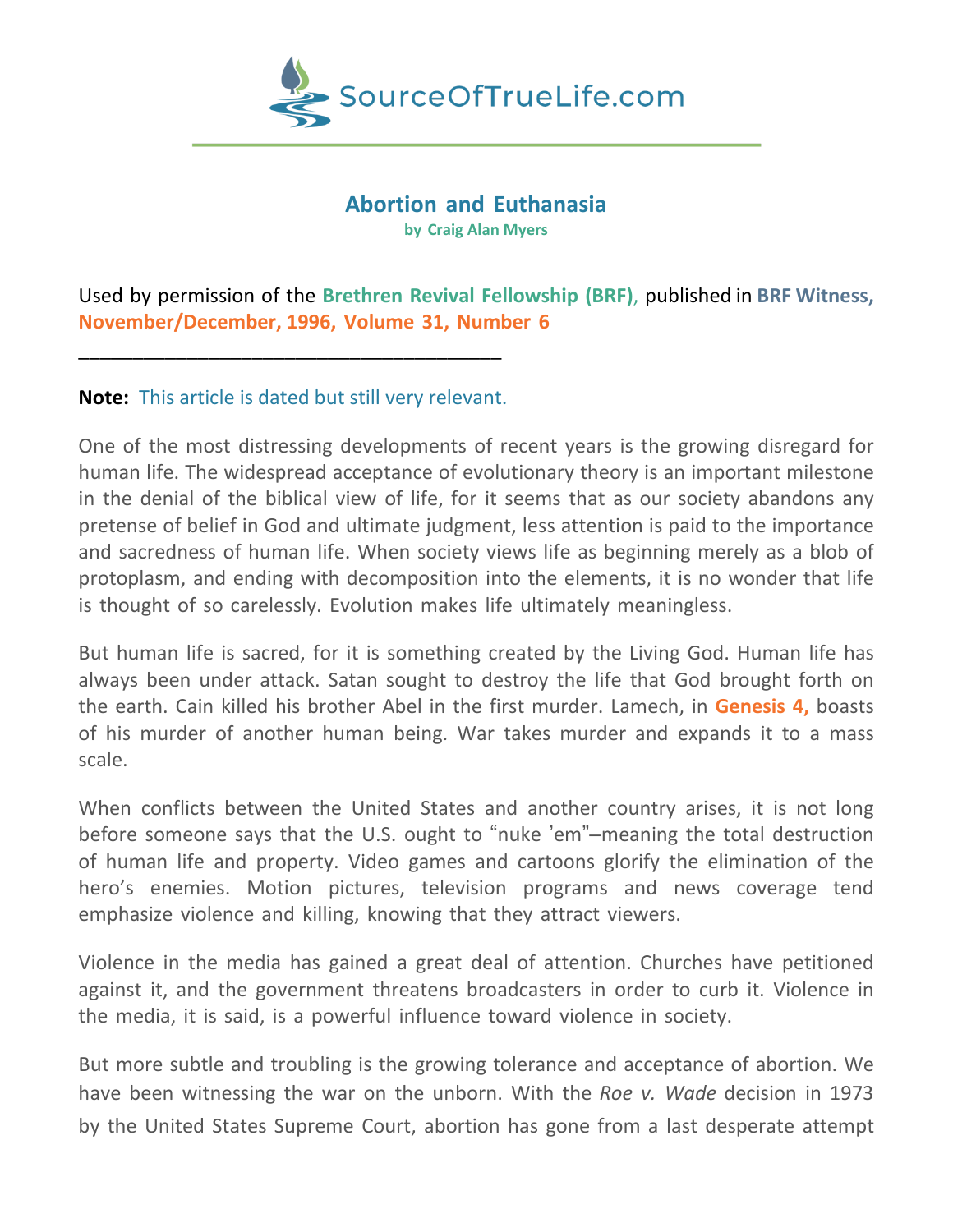to avoid the consequences of pregnancy to being simply "another choice" in birth control methods. Erwin Lutzer, in *Twelve Myths Americans Believe*, points out, "Today, abortion is big business. With 1.5 million abortions each year, costing an average of \$350 each, abortion clinics make tens of thousands of dollars daily. When business is slack, those who admit pregnant women do all they can to encourage an abortion regardless of the medical or emotional consequences" (p. 106). Because it happens in the sterile surroundings of a clean, gleaming "health facility," abortion lacks the shocking effect of the same number of deaths on a battlefield or even on the highways. This is what makes it so subtle and able to be ignored.

Now, a grimmer specter is approaching. Mercy killing or euthanasia–from the Greek words meaning "easy death"–is becoming more acceptable. Some healthcare providers are actively assisting those who wish to take their own lives, and some are taking others'

lives into their own hands. A former Colorado governor and candidate for president once said that older persons "have a duty to die and get out of the way." Since 1990, retired pathologist Jack Kevorkian has assisted in the suicide or self-murder of 41 individuals, as of this writing. Now Kevorkian was tried for several of the crimes, juries– one of which included a United Methodist bishop–refused to convict him, for they were convinced that human beings have a "right to die."

While big news for a while, Kevorkian's ghoulish work is less visible. Perhaps by the time he kills 50 people, it won't draw any more attention than a car accident. But Kevorkian is only the most outlandish of those advocating the so-called right to die. He recently appeared before the National Press Club in Washington, D.C., and said, "Do you think it's dignified to hang from wood with nails through your hands and feet bleeding…? Had Christ died in my van–with people around him who loved him–it would be far more dignified. My rusty old van." Of course, Christians know that Jesus Christ died a horrible death, a repugnant death, with all dignity stripped from him. Jesus came to die for the sins of humanity, not to die a dignified death.

Abortion and euthanasia are related, for they confront the common thread of the sacredness of human life as the highest creation of God. They engage in common work to destroy the life that God alone can give, and they are sinful humanity's ultimate act of rebellion against a holy God.

## **The Divine Gift of Human Life**

If we consider the creation of human life by God in **Genesis 1:26-2:6,** we find that human life is a precious gift from God for several reasons.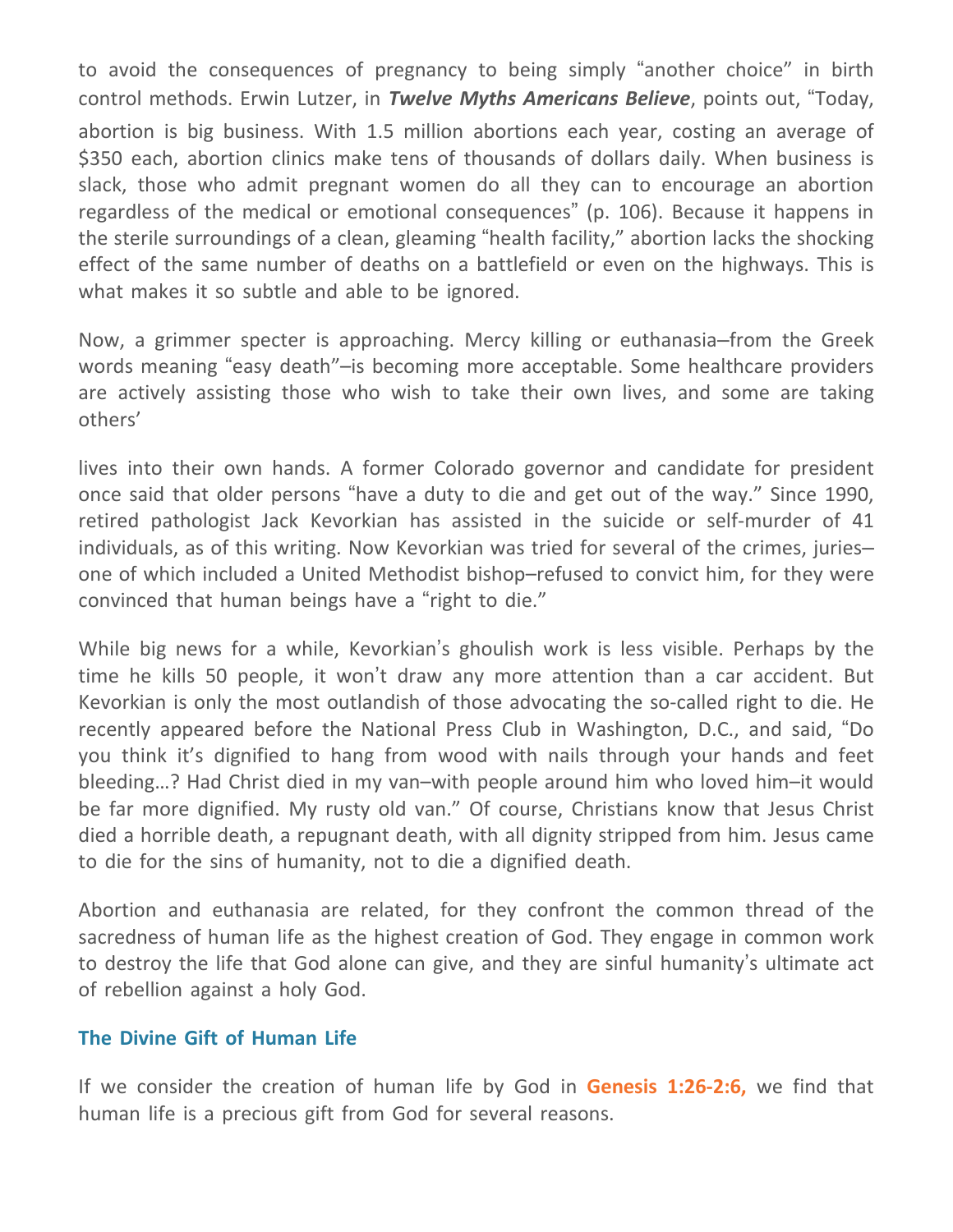Human life is a result of *God's sovereign choice*. God said, "Let us create man in our image, after our likeness." God did not have to create humanity. He chose to do so, as the crowning glory of His creation. God made human life important in the very choice of its creation.

Human life reflects *God's image*. It shows God's natural likeness or personality. Human beings, unlike all other creatures, express choice, are aware of themselves, and have the ability to reason. These traits are shared by God and man. Man also mirrors God's moral likeness, by knowing the difference between right and wrong. Animals do things out of instinct; humans do things out of choice and will give an account for their actions. Joni Eareckson Tada–the well-known Christian artist, quadriplegic and disability advocate–writes, "Created in the image of God, humans are imprinted with transcendent qualities–beyond-this-world characteristics such as compassion, kindness, self-control, and patience. It is these qualities that place us worlds apart from brute beasts" (*Christian Research Journal*, Spring 1996, p. 17).

Human life fulfills *God's purposes*. God gave Adam and Eve a position. In **Genesis 1:26, 28** we find that humans are to have dominion or rule over creation. God also gave them a job to work out the position. Eden was not a place of idleness, but a place of God-given employment. In **Ephesians 1** we find the even greater goal of human existence, in that "as he hath chosen us in him before the foundation of the world, that we should be holy and without blame before him in love" **(Ephesians 1:4),** and "that we should be to the praise of his glory" **(Ephesians 1:12).** Mankind is to reflect God's glory.

Human life is a *personal work of God*. **Genesis** tells us that God took a special interest in this aspect of his creation. The other creatures were created by the mere word of God (if indeed it can be called "mere"). Simply the fact that God personally made man out of the dust of the earth has of tremendous importance.

Further in the Scriptures, *God upholds the value of human life* in the Ten Commandments. He says, "You shall not murder" **(Exodus 20:13, NIV).** This is an allencompassing directive. It includes homicide (murder of another), suicide (murder of self), regicide (murder of a ruler), feticide (murder of a fetus), infanticide (murder of babies), and genocide (murder of a whole people). The Sixth Commandment also presumes the positive duty to do all the good we can to ourselves and others both physically and spiritually.

Human life is important as well because it was *redeemed for eternity* by Jesus Christ on the Cross. "God demonstrates his own love for us in this: while we were still sinners,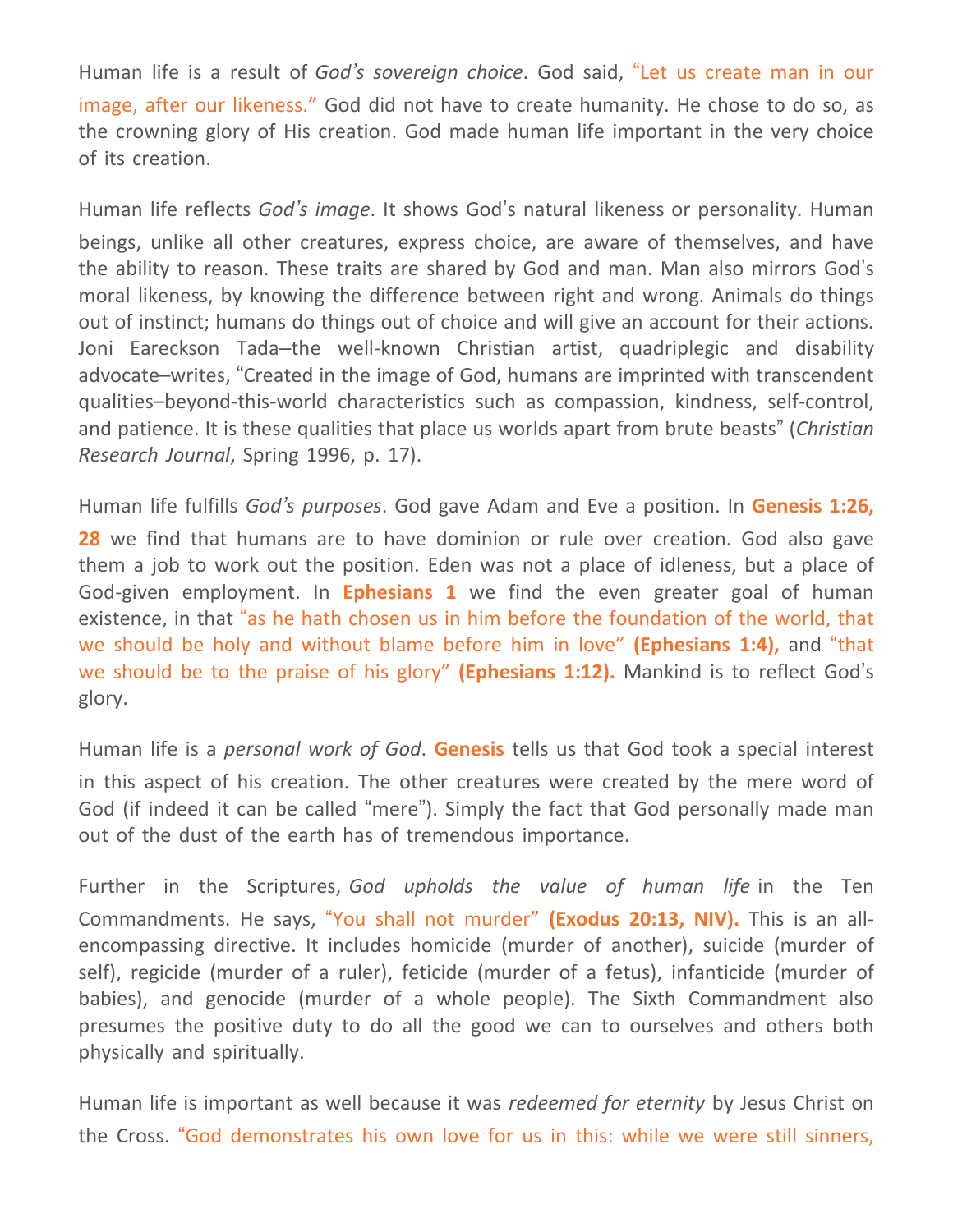Christ died for us" **(Romans 5:8, NIV).** Christ did not die for dogs, horses, whales, or snail darters. He died for sinful, lost, degraded human souls.

## **Implications of the Divine Gift**

What does all this mean today? It means that the Christian must stand for the inherent value of every human life at whatever point of existence, and the sovereignty of God over that life. **Romans 14:7-8** says, "For none of us lives to himself alone and none of us dies to himself alone. If we live, we live to the Lord; and if we die, we die to the Lord. So, whether we live or die, we belong to the Lord" (NIV). This is the only view of humanity that keeps us from being exploited by tyrants and keeps people–unborn children and Alzheimer's victims–from being destroyed for anyone's convenience.

The Christian must value the life of the baby in the womb. The Bible teaches that God knows the unborn child **(Psalm 139:13-16)** and has a plan for it. John the Baptist, as a six-month old fetus in Elizabeth's womb, leaped for joy when Mary, the mother of Jesus, entered her house when Jesus was only recently conceived by the Holy Spirit. "If Mary had gotten an abortion, what would she have aborted–a potential human being or the eternal Son of God? There can be only one answer" (Kent Hughes, *Disciplines of Grace*, p. 117.)

The whole tenor of Bible teaching on life is in direct opposition to abortion in general and specifically to abortion on demand. Abortion on demand–for the convenience of the mother–is the reason for 90 percent of all the abortions performed in this country. In the United States alone, nearly 35 million human beings–almost the same number as the total killed in World War II–have met their end in an abortion clinic since 1973. The figures worldwide are even more horrendous. One could say that abortion is one of the worst human health hazards of the late 20th Century.

Abortions claim the lives of 28,000 babies per week. The detestable "partial birth abortion"–all but the head of the baby is delivered and then the skull is crushed and the brain is suctioned out–is performed on thousands of babies per year. It has been performed on babies as late as 32 weeks. This is only six weeks short of delivery, at a time when such infants are clearly viable outside of the womb.

The abortion issue has cropped up in the Church of the Brethren. In 1972, Annual Conference said, "Brethren oppose abortion because it destroys fetal life." The *1984 Statement on Abortion* says, "The Church of the Brethren opposes abortion because the rejection of unborn children violates the love by which God creates and nurtures

human life." It would be good for Brethren leaders and ministers to more strongly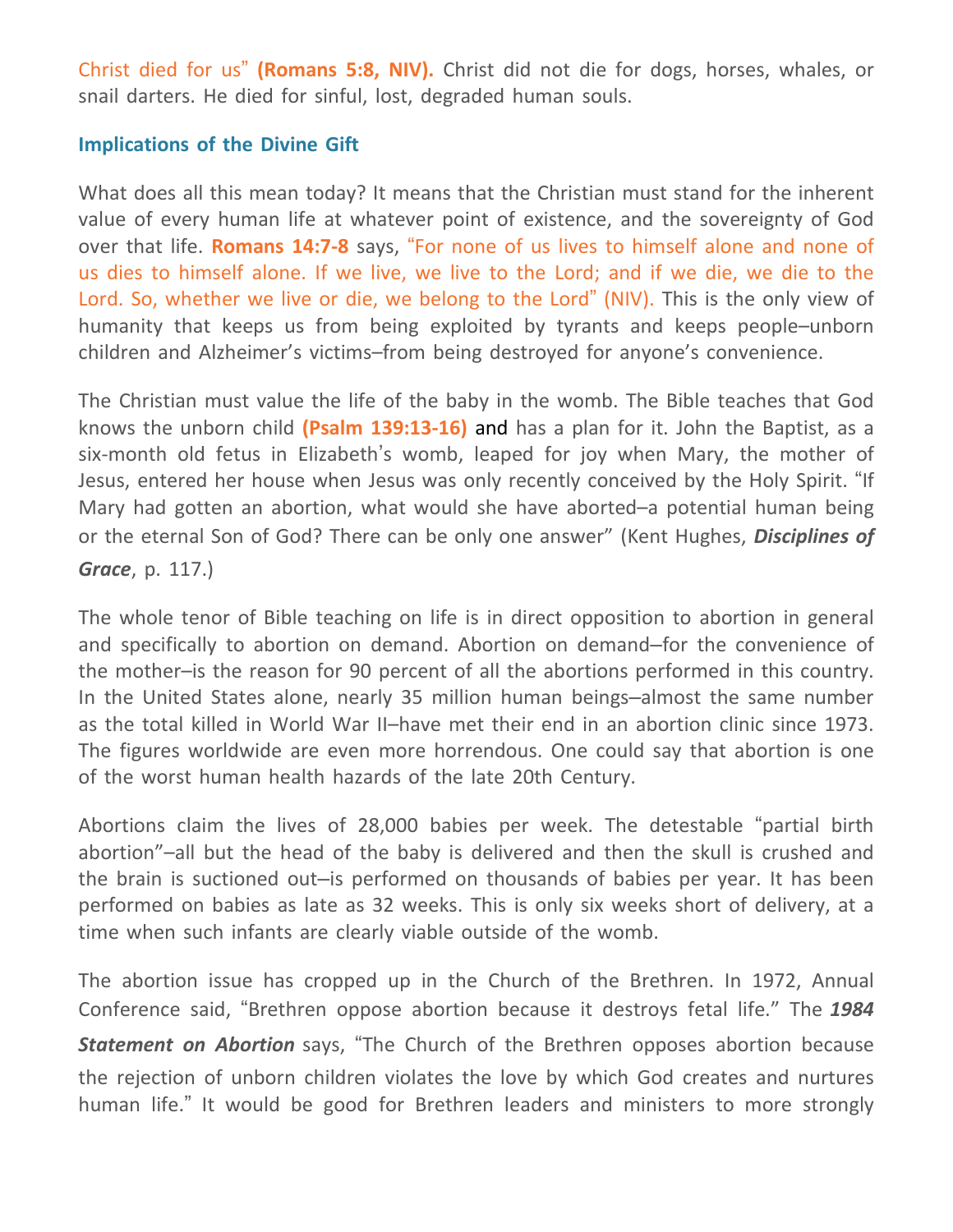uphold these positions, and for congregations to take the lead in helping those with unwanted pregnancies.

Michael Horton writes, "In order to engage in this serious sin [abortion], a Christian must actually deny a cardinal doctrine of the Christian faith. He or she must deny that God is the Sovereign author of life who alone has the power and right to give and take away human breath, and he must also deny the creature, destroying his or her dignity as an image bearer of God Himself" (*The Law of Perfect Freedom*, p. 151).

The Christian must stand for the value of those who are no longer productive in society's eyes. This includes older persons, the mentally retarded, the handicapped, and those in chronic pain. The world says our value depends on how much we can produce (functionalism). This was the controlling view of Nazism and Communism; hence those who were not productive or who did not mean certain standards found themselves in concentration camps. Those who do not or cannot function have no right to life, is the thinking of this worldview.

The Bible teaches that our value depends on God's grace and mercy in creating us and sustaining our existence. Human life is therefore valuable in itself; its value does not depend on achievement, quality, or any other human standard. It has value simply because God made it so. The life of a skid row bum is just as important to God as that of Billy Graham.

Holding human life as sacred means that Christians stand against assisted suicide and euthanasia. Annual Conference in 1996 adopted a strong statement, saying, "Every life is important and precious in the sight of God… The active and intentional taking of life, including assisted suicide, is unacceptable" (1996 Annual Conference Booklet, p. 282).

God calls us to support others in their living and in their dying. Some think such persons are a "burden" to their family or to society. But **Galatians 6:2** reminds us that we are to "Carry each other's burdens, and so fulfill the law of Christ." "Even a deaf, mute, blind, severely retarded, unborn quadriplegic is viewed by God as the 'the apple of His eye.' This is essential to the orthodox Judeo-Christian worldview" (Thomas K. Johnson, *The Outlook*, Vol. 46, No. 1, January 1996).

Some may argue that we are more humane to our animals when they suffer, than we are to fellow human beings. They wonder why we can't have "mercy" and end the painful existence of another person. But it is not the humane nor the human thing to do. Again, Joni Eareckson Tada writes, "Injecting a terminally ill person will a lethal drug would be inhuman. We put animals to sleep because they do not know they are dying. They can make nothing of their misery or mortality…. A person who asks for mercy